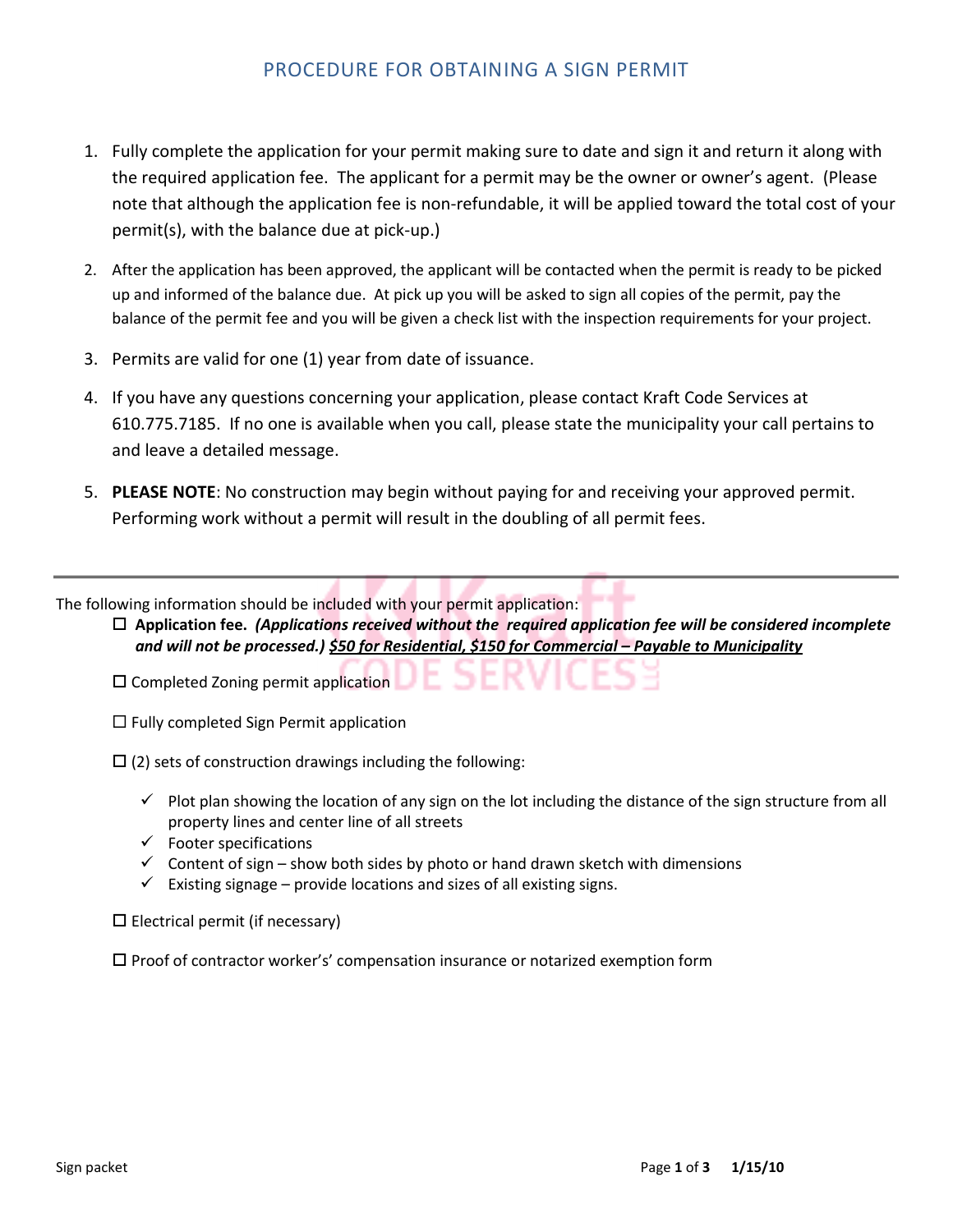## SIGN PERMIT APPLICATION

| <b>SIGN OWNER INFORMATION</b>                                                                                               |                                                                                                                                                                                                                                |  |  |  |  |
|-----------------------------------------------------------------------------------------------------------------------------|--------------------------------------------------------------------------------------------------------------------------------------------------------------------------------------------------------------------------------|--|--|--|--|
|                                                                                                                             | Phone #: ______________________                                                                                                                                                                                                |  |  |  |  |
|                                                                                                                             |                                                                                                                                                                                                                                |  |  |  |  |
|                                                                                                                             |                                                                                                                                                                                                                                |  |  |  |  |
|                                                                                                                             |                                                                                                                                                                                                                                |  |  |  |  |
| PROPERTY OWNER INFORMATION<br>To be completed only if sign will be placed on a property not owned by the owner of the sign. |                                                                                                                                                                                                                                |  |  |  |  |
|                                                                                                                             | Phone #: _______________________                                                                                                                                                                                               |  |  |  |  |
|                                                                                                                             |                                                                                                                                                                                                                                |  |  |  |  |
|                                                                                                                             |                                                                                                                                                                                                                                |  |  |  |  |
|                                                                                                                             |                                                                                                                                                                                                                                |  |  |  |  |
| <b>CONTRACTOR INFORMATION</b>                                                                                               |                                                                                                                                                                                                                                |  |  |  |  |
|                                                                                                                             | Phone #: _____________________                                                                                                                                                                                                 |  |  |  |  |
|                                                                                                                             |                                                                                                                                                                                                                                |  |  |  |  |
|                                                                                                                             |                                                                                                                                                                                                                                |  |  |  |  |
|                                                                                                                             |                                                                                                                                                                                                                                |  |  |  |  |
|                                                                                                                             | Email: Party of the Contract of the Contract of the Contract of the Contract of the Contract of the Contract of the Contract of the Contract of the Contract of the Contract of the Contract of the Contract of the Contract o |  |  |  |  |
| <b>SIGN SPECIFICATIONS:</b>                                                                                                 |                                                                                                                                                                                                                                |  |  |  |  |
| Location of sign:<br>Cost of improvement:                                                                                   |                                                                                                                                                                                                                                |  |  |  |  |
| Use: $\Box$ Identification $\Box$ Directional $\Box$ Advertising $\Box$ Temporary                                           |                                                                                                                                                                                                                                |  |  |  |  |
| Type: $\Box$ Free Standing $\Box$ Wall Mount $\Box$ Banner                                                                  |                                                                                                                                                                                                                                |  |  |  |  |
| Size: Length ______ Width                                                                                                   |                                                                                                                                                                                                                                |  |  |  |  |
| Height: Distance from ground to highest point of sign/mounting structure ______                                             |                                                                                                                                                                                                                                |  |  |  |  |
| Content: Show both sides by photo or hand drawn sketch with dimensions                                                      |                                                                                                                                                                                                                                |  |  |  |  |
| Is sign new? $\Box$ Yes<br>$\square$ No<br>If the sign is new, will it be illuminated? $\square$ Yes<br>$\Box$ No           |                                                                                                                                                                                                                                |  |  |  |  |
|                                                                                                                             |                                                                                                                                                                                                                                |  |  |  |  |
|                                                                                                                             |                                                                                                                                                                                                                                |  |  |  |  |

Existing signage: Provide locations and sizes of all existing signs (use reverse side of application)

\_\_\_\_\_\_\_\_\_\_\_\_\_\_\_\_\_\_\_\_\_\_\_\_\_\_\_\_\_\_\_\_\_\_\_\_\_\_\_\_\_\_\_\_\_\_\_\_\_\_\_\_\_\_\_\_\_\_\_\_\_\_\_\_\_\_\_\_\_\_\_\_\_\_\_\_\_\_\_\_\_\_\_\_\_\_\_\_\_\_\_\_

By applying for this permit, I acknowledge that all information provided in this application is complete and accurate, that the work performed will be in conformance with the Pennsylvania Uniform Construction Code and/or any applicable ordinances of the municipality in which the work is to be performed as well as in accordance with the approved plan after a plan review has been completed. I understand that this is not a permit to begin work, but only an application for a permit and that work is not to start without a permit and that the fees for the permit may be doubled if work starts without a permit. I understand that if I give false information regarding this permit application that any permits issued based on this information will be invalid and the municipality could initiate legal proceedings against me, which could result in my being fined or imprisoned, or in the improvement being removed at my expense or any other legal remedy appropriate under the circumstances.

Applicant Signature Date Date of the Date of the United States of the Date of the Date of the Date of the Date